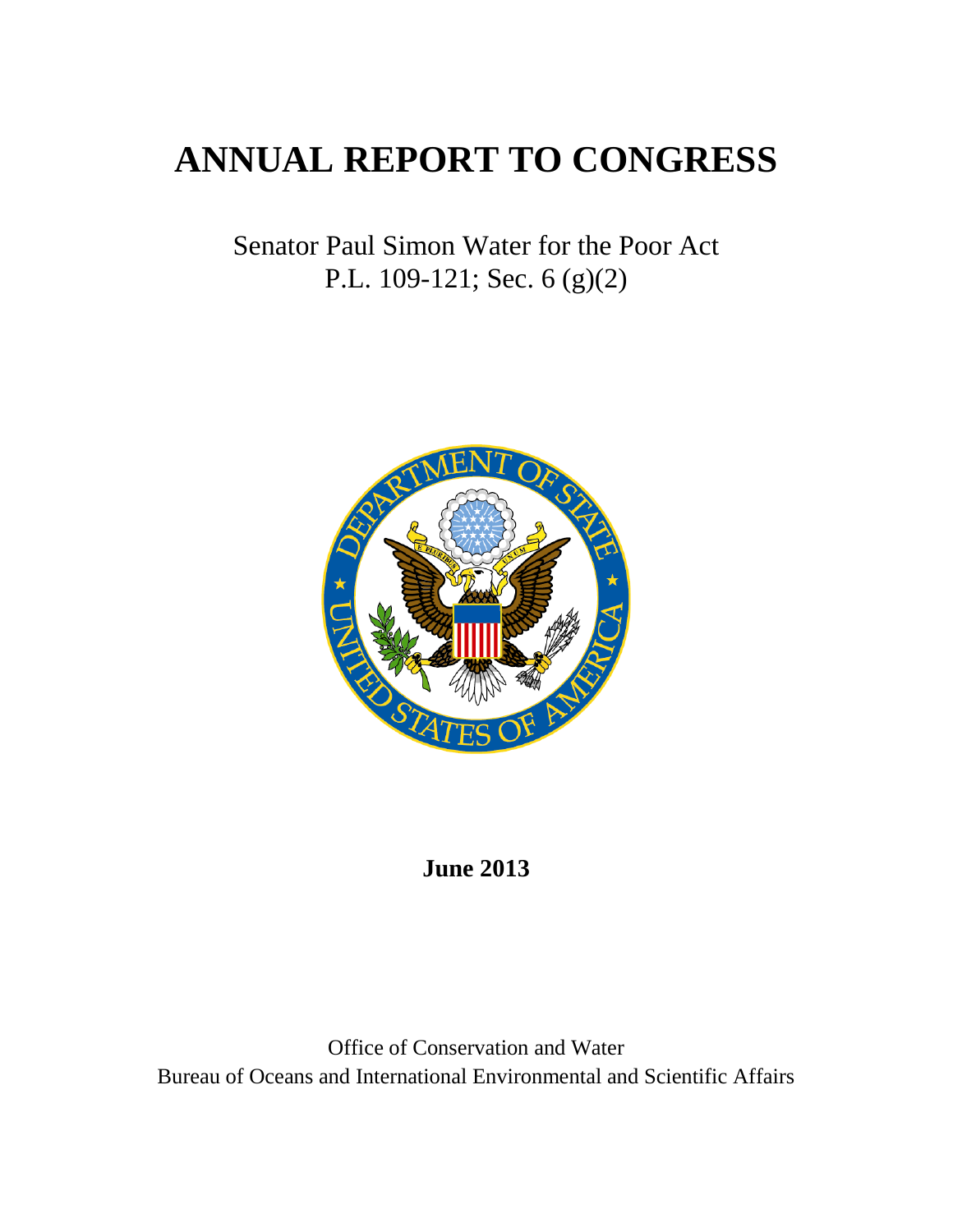### Report to Congress on Strategy for Safe Water and Sanitation Senator Paul Simon Water for the Poor Act P.L. 109-121; Sec. 6 (g)(2)

#### Highlights for FY2012

- United States government bilateral investment for all water sector activities world-wide totaled \$958.3 million.
- As a result of United States government bilateral investments, more than three million people gained improved access to drinking water and almost one million gained improved access to sanitation in FY2012.

#### **Introduction**

The Senator Paul Simon Water for the Poor Act of 2005 (WfP) requires the Secretary of State, in consultation with the U.S. Agency for International Development (USAID) and other U.S. Government agencies, to develop and implement a strategy "to provide affordable and equitable access to safe water and sanitation in developing countries". It also requires the Secretary of State in consultation with the USAID Administrator to submit an annual report to Congress describing changes in the U.S. strategy and progress in achieving the objectives of the WfP Act. This is the eighth report to Congress since the Act was passed, and like previous reports, represents one point in an evolving process to strengthen the United States' response to these issues. The basic strategy (as described in previous reports to Congress) remained unchanged throughout 2012.

#### **Bilateral Assistance**

In FY2012, USAID invested \$655 million for drinking water and sanitation, water resources management, water productivity, and water-related disaster risk reduction activities in 58 countries (see table). In FY2012, the Millennium Challenge Corporation (MCC) invested more than \$290 million in water-related projects in 6 partner countries (see table). MCC projects supporting improved drinking water and sanitation represent 93 percent or \$269 million of the Corporation's FY2012 water investments. More than 20 other U.S. government agencies and departments continued to make major contributions to address water and sanitation challenges. For example, the National Aeronautics and Space Administration invested \$4.2 million to support projects that examined the connections between climate change and water availability, that provided global Early Warning Systems for floods, rains, and landslides, and that monitored aquifers and forecasted hydrological drought on regional and global scales. Additionally, the Department of State invested \$9.2 million to address water quality and sanitation issues in the Middle East.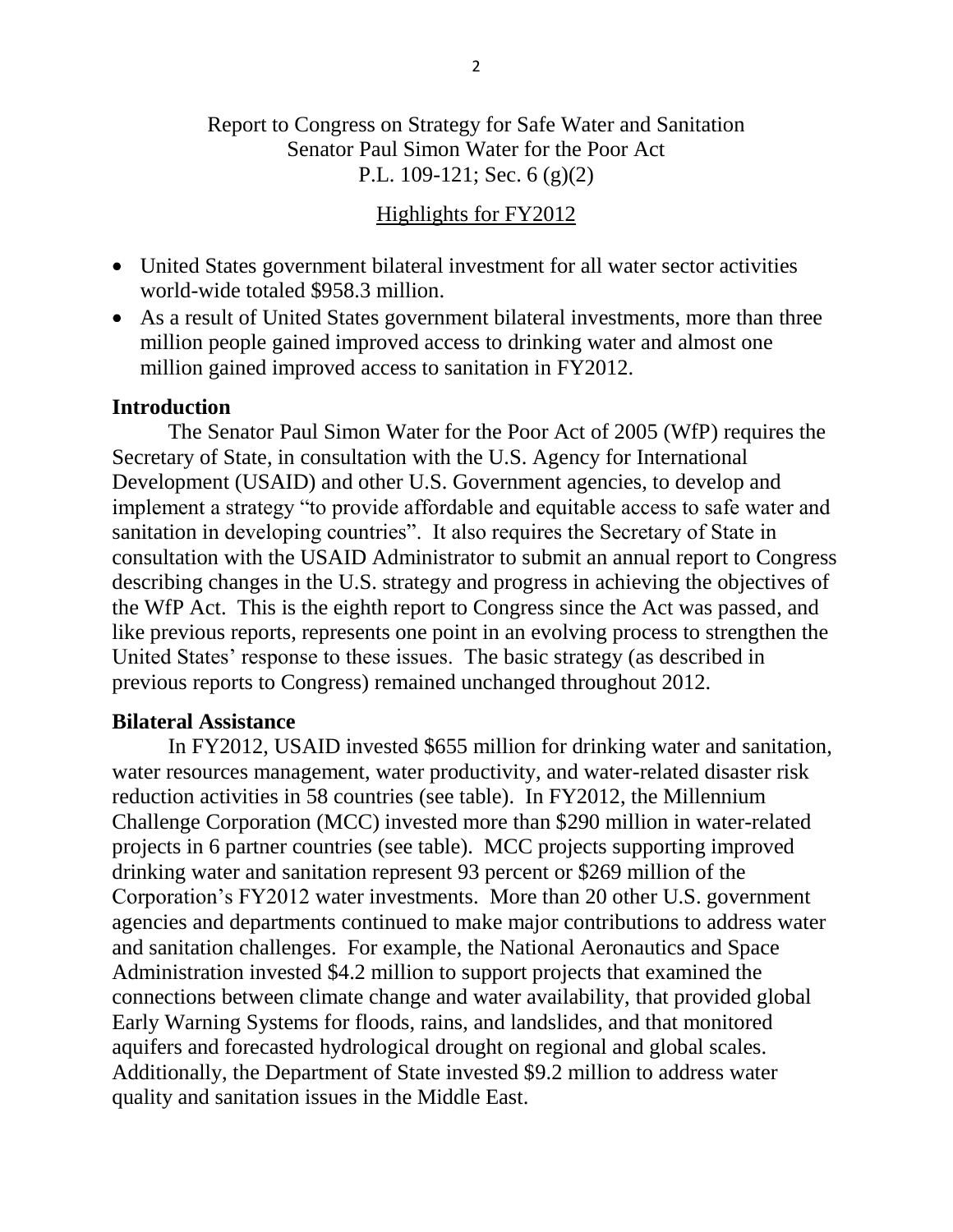#### **Multilateral Assistance**

The United States contributes substantially to several of the international financial institutions (e.g., the World Bank, Asian Development Bank, and African Development Bank) which in turn provided over \$8.9 billion for programmatic work related to water and sanitation. The United States also contributes to a number of international organizations, including the Food and Agriculture Organization, the United Nations Environment Program, the United Nations Development Program, and the World Health Organization, which in 2012 funded \$36. 4 million in water and sanitation projects worldwide. At \$1.48 billion in FY2012, the United States was the single largest individual country donor to international humanitarian organizations such as the UN High Commission for Refugees, the International Committee of the Red Cross and the UN Works and Relief Agency for Palestine Refugees in the Near East, providing life-saving assistance, including water, sanitation, and hygiene related services to refugees and conflict victims around the globe.

#### Delivering Results: Selected Bilateral Aid Accomplishments in FY2012

- As a result of USAID assistance, approximately 263,635 Indonesians and more than 154,855 Kenyans have obtained access to a safe water supply, and an estimated 20,181Indonesians and 113,485 Kenyans now have access to improved sanitation facilities.
- MCC's compact with Jordan included a Private-Public Partnership project to expand the As-Samra wastewater treatment plant, allowing higher-quality treated wastewater to be reused. The PPP project succeeded in mobilizing \$110 million of private debt and equity, and is projected to benefit 2,023,000 people.
- In Afghanistan, USAID-supported agricultural programs brought 27,387 hectares under improved irrigation.
- In 2012 the U.S. Water Partnership (USWP) was launched to mobilize U.S. knowledge, expertise, and resources to improve water security, especially in developing countries. USWP Partners committed over \$600 million for water related activities at the Rio +20 UN Conference on Sustainable Development.
- USAID supported projects in Malawi that trained some 42,055 people (of whom 21,663 are women) in watershed management tools that conserve soil and water.
- More than 1.7 million people in Jordan received improved water service through USAID-funded construction of pumping stations and water conveyance systems. An additional 8,750 plus people now receive improved access to drinking water.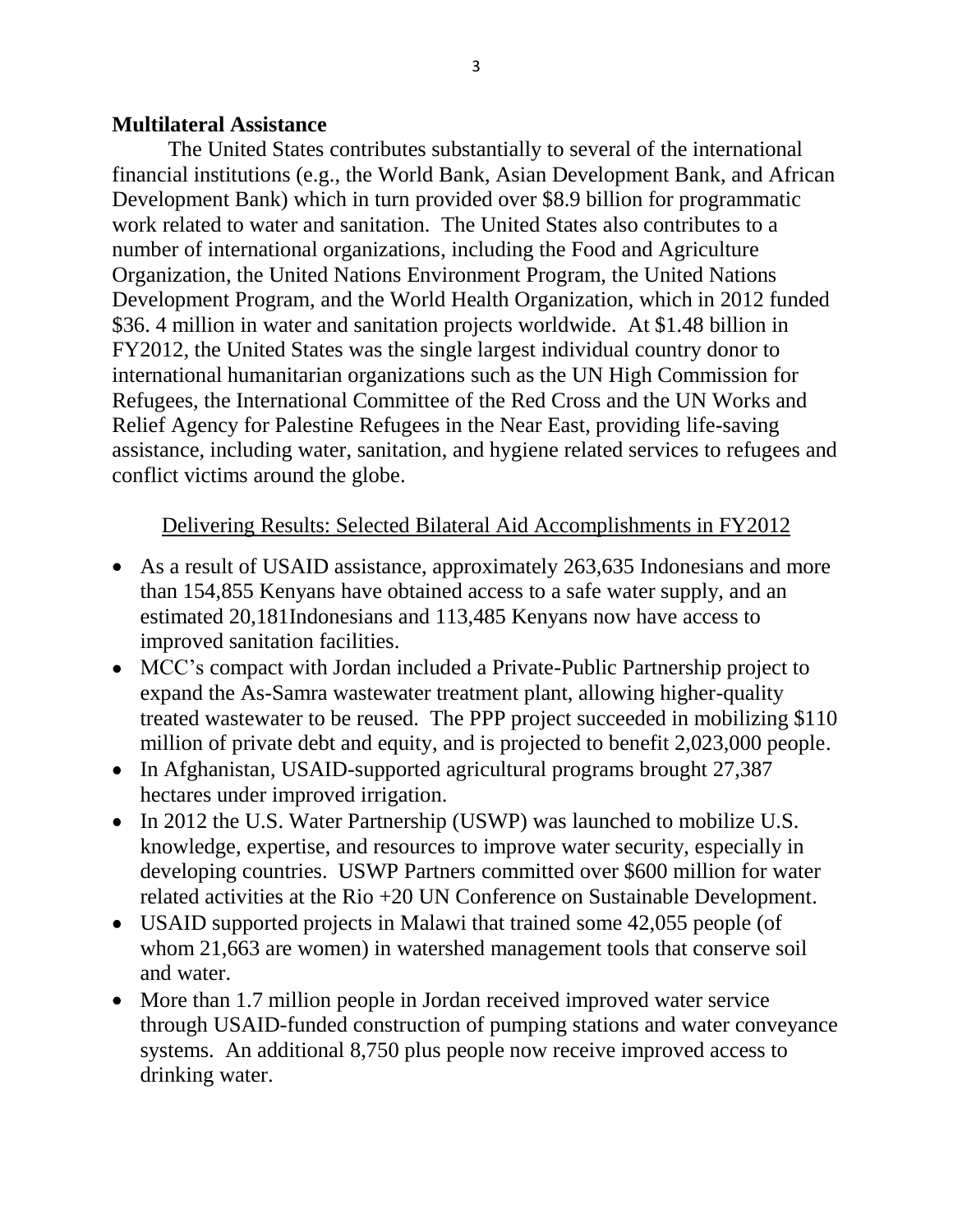| FY 2012 USAID Programming for the Water Sector - Overview with Account Detail for Sector Water Supply, |                                                                           |                                        |                                                  |                                   |                                                 |                                                |                              |                                   |                          |                                                  |                                                  |                                          | FY 2012 Number of People with |                                                                                                                             |  |
|--------------------------------------------------------------------------------------------------------|---------------------------------------------------------------------------|----------------------------------------|--------------------------------------------------|-----------------------------------|-------------------------------------------------|------------------------------------------------|------------------------------|-----------------------------------|--------------------------|--------------------------------------------------|--------------------------------------------------|------------------------------------------|-------------------------------|-----------------------------------------------------------------------------------------------------------------------------|--|
| <b>Sanitation &amp; Hygiene *</b><br><b>Millions of Dollars</b>                                        |                                                                           |                                        |                                                  |                                   |                                                 |                                                |                              |                                   |                          |                                                  |                                                  |                                          |                               | <b>Improved Access to Drinking Water</b><br>Supply anad Sanitation Facilities by<br><b>Countries and Operating Units***</b> |  |
|                                                                                                        |                                                                           |                                        | All Water Supply, Sanitation & Hygiene (WASH) ** |                                   |                                                 |                                                |                              |                                   | <b>All Accounts</b>      |                                                  |                                                  |                                          |                               |                                                                                                                             |  |
|                                                                                                        | <b>All Sustainable WASH</b>                                               |                                        |                                                  |                                   |                                                 | <b>All Water</b>                               | <b>Watershed /</b>           |                                   |                          | Grand                                            | <b>Number of People</b><br>with Improved         | <b>Number of People</b><br>with Improved |                               |                                                                                                                             |  |
|                                                                                                        | GHP-<br><b>AEECA</b><br><b>DA</b><br><b>ESF</b><br>FFP II<br><b>USAID</b> |                                        | <b>All Sustainable</b><br><b>WASH</b>            | Humanitarian<br><b>Assistance</b> | Supply,<br>Sanitation &<br><b>Hygiene Total</b> | Water<br><b>Resources</b><br><b>Management</b> | Water<br><b>Productivity</b> | <b>Disaster Risk</b><br>Reduction | Total                    | <b>Access to Drinking</b><br><b>Water Supply</b> | <b>Access to Sanitation</b><br><b>Facilities</b> |                                          |                               |                                                                                                                             |  |
| <b>GRAND TOTAL</b>                                                                                     | 4.150                                                                     | 107.531<br>222.939<br>39.617<br>26.917 |                                                  | 401.154                           | 52.647                                          | 453.801                                        | 94.031                       | 70.333                            | 38.233                   | 656.398                                          | 2,770,213                                        | 891,011                                  |                               |                                                                                                                             |  |
| Africa                                                                                                 |                                                                           | 62.701                                 | 30.000                                           | 23.578<br>23.337                  |                                                 | 139.616                                        | 45.866                       | 185.482                           | 43.175                   | 19.018                                           | 21.240                                           | 268.915                                  | 585,498                       | 455,463                                                                                                                     |  |
| Angola                                                                                                 | 1.000                                                                     |                                        |                                                  | 1.000                             |                                                 | 1.000                                          |                              |                                   |                          | 1.000                                            |                                                  |                                          |                               |                                                                                                                             |  |
| Benin                                                                                                  |                                                                           |                                        |                                                  | 0.500                             |                                                 | 0.500                                          |                              | 0.500                             |                          |                                                  |                                                  | 0.500                                    |                               |                                                                                                                             |  |
| Burundi                                                                                                |                                                                           |                                        |                                                  | 0.108                             | 1.000                                           | 1.108                                          |                              | 1.108                             |                          |                                                  |                                                  | 1.108                                    |                               |                                                                                                                             |  |
| Chad                                                                                                   |                                                                           |                                        |                                                  |                                   | 1.860                                           | 1.860                                          | 0.718                        | 2.578                             |                          | 0.490                                            |                                                  |                                          |                               |                                                                                                                             |  |
| Democratic Republic of the Congo                                                                       |                                                                           |                                        | 8.000                                            | 1.500                             | 1.250                                           | 10.750                                         | 1.219                        | 11.969                            |                          |                                                  |                                                  | 11.969                                   |                               |                                                                                                                             |  |
| Ethiopia                                                                                               |                                                                           | 7.771                                  |                                                  | 4.550                             | 5.256                                           | 17.577                                         | 2.199                        | 19.776                            | 36.650                   | 13.028                                           | 3.420                                            | 72.874                                   |                               |                                                                                                                             |  |
| Ghana                                                                                                  |                                                                           | 5.070                                  |                                                  | 1.400                             |                                                 | 6.470                                          |                              | 6.470                             |                          |                                                  |                                                  | 6.470                                    | 54,900                        | 47,888                                                                                                                      |  |
| Kenya                                                                                                  |                                                                           | 6.300                                  |                                                  | 2.500                             |                                                 | 8.800                                          | 6.491                        | 15.291                            | $\overline{\phantom{a}}$ | $\overline{\phantom{a}}$                         |                                                  | 15.291                                   | 154,855                       | 113,485                                                                                                                     |  |
| Liberia                                                                                                |                                                                           |                                        | 13.000                                           | 0.500                             | 3.500                                           | 17.000                                         |                              | 17.000                            |                          |                                                  |                                                  | 17.000                                   | 46,258                        |                                                                                                                             |  |
| Madagascar                                                                                             |                                                                           |                                        |                                                  | 0.900                             | 4.505                                           | 5.405                                          |                              | 5.405                             |                          |                                                  | 6.486                                            | 11.891                                   |                               |                                                                                                                             |  |
| Malawi                                                                                                 |                                                                           | $\overline{\phantom{a}}$               |                                                  | 0.705                             | 0.450                                           | 1.155                                          |                              | 1.155                             |                          |                                                  |                                                  | 1.155                                    | 35,750                        |                                                                                                                             |  |
| Mali *****                                                                                             |                                                                           | 2.000                                  |                                                  | 1.520                             | 4.000                                           | 7.520                                          |                              | 7.520                             | 3.750                    | 3.750                                            | 0.200                                            | 15.220                                   |                               |                                                                                                                             |  |
| Mauritania                                                                                             |                                                                           |                                        |                                                  |                                   |                                                 |                                                | 0.397                        | 0.397                             |                          |                                                  |                                                  | 0.397                                    |                               |                                                                                                                             |  |
| Mozambique                                                                                             |                                                                           | 1.230                                  |                                                  | 1.250                             |                                                 | 2.480                                          | 1.000                        | 3.480                             |                          |                                                  | 3.200                                            | 6.680                                    |                               |                                                                                                                             |  |
| Niger                                                                                                  |                                                                           |                                        |                                                  |                                   | 0.898                                           | 0.898                                          |                              | 0.898                             |                          |                                                  |                                                  | 0.898                                    |                               |                                                                                                                             |  |
| Nigeria                                                                                                |                                                                           | 2.020                                  |                                                  | 1.500                             |                                                 | 3.520                                          |                              | 3.520                             |                          |                                                  |                                                  | 3.520                                    | 22,990                        | 29,040                                                                                                                      |  |
| Rwanda                                                                                                 | 4.000<br>0.800<br>8.100<br>0.500                                          |                                        |                                                  | 4.800<br>8.600                    |                                                 | 4.800<br>8.600                                 | 1.275                        |                                   |                          | 4.800<br>9.875                                   | 5,399<br>17,190                                  | 590<br>17,400                            |                               |                                                                                                                             |  |
| Senegal                                                                                                |                                                                           |                                        |                                                  |                                   | 0.618                                           | 0.618                                          |                              | 0.618                             |                          |                                                  |                                                  | 0.618                                    |                               |                                                                                                                             |  |
| Sierra Leone<br>Somalia                                                                                |                                                                           |                                        |                                                  |                                   |                                                 |                                                | 10.470                       | 10.470                            |                          |                                                  |                                                  | 10.470                                   |                               |                                                                                                                             |  |
| South Sudan                                                                                            |                                                                           |                                        | 9.000                                            | 1.500                             |                                                 | 10.500                                         | 11.836                       | 22.336                            |                          |                                                  |                                                  | 22.336                                   |                               |                                                                                                                             |  |
| Sudan                                                                                                  |                                                                           |                                        |                                                  |                                   |                                                 |                                                |                              |                                   |                          |                                                  |                                                  |                                          | 1,800                         | 775                                                                                                                         |  |
| Tanzania                                                                                               |                                                                           | 5.000                                  |                                                  |                                   |                                                 | 5.000                                          |                              | 5.000                             |                          |                                                  |                                                  | 5.000                                    | 53,594                        | 11,544                                                                                                                      |  |
| Uganda                                                                                                 |                                                                           | 2.000                                  |                                                  | 1.750                             |                                                 | 3.750                                          |                              | 3.750                             |                          |                                                  | 0.499                                            | 4.249                                    |                               |                                                                                                                             |  |
| Zambia                                                                                                 |                                                                           | 4.600                                  |                                                  | 2.095                             |                                                 | 6.695                                          |                              | 6.695                             |                          | 0.250                                            |                                                  | 6.945                                    | 82,606                        | 53,043                                                                                                                      |  |
| Zimbabwe                                                                                               |                                                                           |                                        |                                                  |                                   |                                                 |                                                | 5.619                        | 5.619                             |                          |                                                  |                                                  | 5.619                                    |                               |                                                                                                                             |  |
| Sahel Regional ****                                                                                    |                                                                           |                                        |                                                  |                                   |                                                 |                                                |                              |                                   | 1.500                    | 1.500                                            |                                                  | 3.000                                    |                               |                                                                                                                             |  |
| USAID Africa Regional (AFR)                                                                            |                                                                           | 4.080                                  |                                                  |                                   |                                                 | 4.080                                          |                              | 4.080                             |                          |                                                  |                                                  | 4.080                                    | 2,500                         |                                                                                                                             |  |
| <b>USAID East Africa Regional</b>                                                                      |                                                                           | 2.000                                  |                                                  |                                   |                                                 | 2.000                                          |                              | 2.000                             |                          |                                                  |                                                  | 2.000                                    | 19,138                        | 11,180                                                                                                                      |  |
| USAID Southern Africa Regional                                                                         |                                                                           | 1.530                                  |                                                  |                                   |                                                 | 1.530                                          | 5.917                        | 7.447                             |                          |                                                  | 7.435                                            | 14.882                                   |                               |                                                                                                                             |  |
| <b>USAID West Africa Regional</b>                                                                      |                                                                           | 6.000                                  |                                                  |                                   |                                                 | 6.000                                          |                              | 6.000                             |                          |                                                  |                                                  | 6.000                                    | 88,518                        | 170,518                                                                                                                     |  |
| Asia                                                                                                   | 1.950                                                                     | 23.823                                 | 40.000                                           | 6.640                             | 3.580                                           | 75.993                                         | 1.400                        | 77.393                            | 21.500                   | 27.150                                           | 10.281                                           | 136.324                                  | 1,079,159                     | 32,829                                                                                                                      |  |
| Afghanistan                                                                                            |                                                                           |                                        | 40.000                                           | . .                               |                                                 | 40.000                                         | 0.637                        | 40.637                            | 10.000                   | 11.150                                           |                                                  | 61.787                                   | 361,079                       |                                                                                                                             |  |
| Bangladesh                                                                                             |                                                                           | 2.000                                  |                                                  | 1.600                             | 3.580                                           | 7.180                                          |                              | 7.180                             |                          |                                                  | 2.783                                            | 9.963                                    |                               |                                                                                                                             |  |
| Burma                                                                                                  |                                                                           |                                        |                                                  |                                   |                                                 |                                                |                              |                                   |                          |                                                  | 0.150                                            | 0.150                                    |                               |                                                                                                                             |  |
| Cambodia                                                                                               |                                                                           | 1.350                                  |                                                  | 1.000                             |                                                 | 2.350                                          | 0.206                        | 2.556                             |                          | $\overline{\phantom{a}}$                         |                                                  | 2.556                                    |                               |                                                                                                                             |  |
| FSM and RMI ****                                                                                       |                                                                           |                                        |                                                  |                                   |                                                 |                                                |                              |                                   |                          |                                                  | 0.100                                            | 0.100                                    |                               |                                                                                                                             |  |
| India                                                                                                  |                                                                           |                                        |                                                  | 1.000                             |                                                 | 1.000                                          |                              | 1.000                             |                          | 2.000                                            |                                                  | 3.000                                    | 73,702                        | 12,648                                                                                                                      |  |
| Indonesia                                                                                              |                                                                           | 6.333                                  |                                                  | 1.000                             |                                                 | 7.333                                          |                              | 7.333                             | 10.300                   |                                                  | 1.620                                            | 19.253                                   | 263,635                       | 20,181                                                                                                                      |  |
| Kyrgyz Republic                                                                                        | 0.300                                                                     |                                        |                                                  | 0.300                             |                                                 | 0.300                                          | $\overline{\phantom{a}}$     | $\blacksquare$                    |                          | 0.300                                            |                                                  |                                          |                               |                                                                                                                             |  |
| Nepal                                                                                                  | 2.100<br>2.040                                                            |                                        |                                                  | 4.140                             |                                                 | 4.140                                          | 1.800                        |                                   | 0.250                    | 6.190                                            | 7,181                                            |                                          |                               |                                                                                                                             |  |
| Pakistan                                                                                               |                                                                           |                                        |                                                  | $\overline{\phantom{a}}$          |                                                 |                                                |                              |                                   |                          | 11.000                                           | $\overline{\phantom{a}}$                         | 11.000                                   |                               |                                                                                                                             |  |
| Philippines                                                                                            | 3.447<br>$\blacksquare$                                                   |                                        |                                                  | 3.447                             |                                                 | 3.447                                          |                              | 2.847<br>$\blacksquare$           |                          | 6.294                                            | 373,562                                          |                                          |                               |                                                                                                                             |  |
| Sri Lanka                                                                                              |                                                                           |                                        |                                                  | 1.650                             | 0.557                                           | 0.557                                          |                              |                                   |                          | 0.557                                            |                                                  |                                          |                               |                                                                                                                             |  |
| Tajikistan                                                                                             | 1.650                                                                     |                                        |                                                  |                                   |                                                 |                                                |                              | 1.650                             |                          |                                                  |                                                  | 1.650                                    |                               |                                                                                                                             |  |
| Thailand                                                                                               |                                                                           |                                        |                                                  |                                   |                                                 |                                                |                              |                                   |                          |                                                  | 0.426                                            | 0.426                                    |                               |                                                                                                                             |  |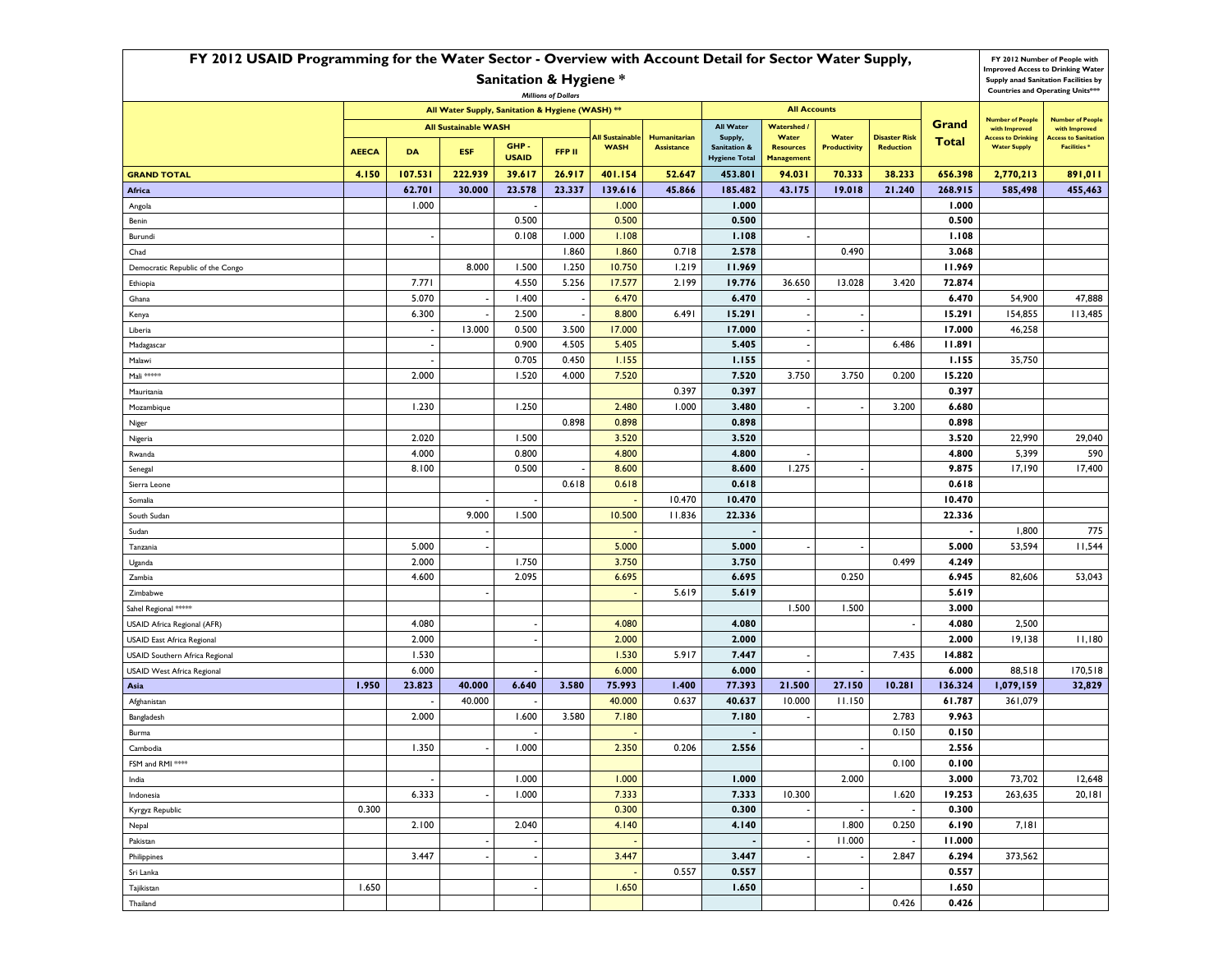| FY 2012 USAID Programming for the Water Sector - Overview with Account Detail for Sector Water Supply, |                                                                         |                |                             |                      |        |                                       |                                          |                                                            |                                                |                              |                                          |                |                                                  | FY 2012 Number of People with<br><b>Improved Access to Drinking Water</b>              |  |
|--------------------------------------------------------------------------------------------------------|-------------------------------------------------------------------------|----------------|-----------------------------|----------------------|--------|---------------------------------------|------------------------------------------|------------------------------------------------------------|------------------------------------------------|------------------------------|------------------------------------------|----------------|--------------------------------------------------|----------------------------------------------------------------------------------------|--|
| <b>Sanitation &amp; Hygiene *</b><br><b>Millions of Dollars</b>                                        |                                                                         |                |                             |                      |        |                                       |                                          |                                                            |                                                |                              |                                          |                |                                                  | <b>Supply anad Sanitation Facilities by</b><br><b>Countries and Operating Units***</b> |  |
|                                                                                                        | All Water Supply, Sanitation & Hygiene (WASH) **<br><b>All Accounts</b> |                |                             |                      |        |                                       |                                          |                                                            |                                                |                              |                                          |                |                                                  |                                                                                        |  |
|                                                                                                        |                                                                         |                | <b>All Sustainable WASH</b> |                      |        |                                       |                                          | <b>All Water</b>                                           | <b>Watershed /</b>                             |                              |                                          | Grand          | <b>Number of People</b><br>with Improved         | <b>Number of People</b><br>with Improved                                               |  |
|                                                                                                        | <b>AEECA</b>                                                            | <b>DA</b>      | <b>ESF</b>                  | GHP-<br><b>USAID</b> | FFP II | <b>All Sustainable</b><br><b>WASH</b> | <b>Humanitarian</b><br><b>Assistance</b> | Supply,<br><b>Sanitation &amp;</b><br><b>Hygiene Total</b> | Water<br><b>Resources</b><br><b>Management</b> | Water<br><b>Productivity</b> | <b>Disaster Risk</b><br><b>Reduction</b> | <b>Total</b>   | <b>Access to Drinking</b><br><b>Water Supply</b> | <b>Access to Sanitation</b><br><b>Facilities</b> *                                     |  |
| Vietnam                                                                                                |                                                                         |                |                             |                      |        |                                       |                                          |                                                            |                                                |                              | 1.222                                    | 1.222          |                                                  |                                                                                        |  |
| Asia Middle East Regional                                                                              |                                                                         | 6.993          | ٠.                          |                      |        | 6.993                                 |                                          | 6.993                                                      | 1.200                                          | 1.200                        |                                          | 9.393          |                                                  |                                                                                        |  |
| Central Asia Regional                                                                                  |                                                                         |                |                             |                      |        |                                       |                                          |                                                            |                                                |                              | 0.883                                    | 0.883          |                                                  |                                                                                        |  |
| USAID Regional Development Mission-Asia (RDM/A)                                                        |                                                                         | 1.600          |                             |                      |        | 1.600                                 |                                          | 1.600                                                      |                                                |                              |                                          | 1.600          |                                                  |                                                                                        |  |
| <b>Middle East</b>                                                                                     |                                                                         |                | 142.366                     | 0.100                |        | 142.466                               | 3.912                                    | 146.378                                                    | 18.680                                         | $\sim$                       | ×,                                       | 165.058        | 1,090,556                                        | 402,719                                                                                |  |
| Egypt                                                                                                  |                                                                         |                |                             |                      |        |                                       |                                          |                                                            | 0.500                                          |                              |                                          | 0.500          | 900,482                                          | 393,899                                                                                |  |
| Jordan                                                                                                 |                                                                         |                | 20.000                      |                      |        | 20.000                                |                                          | 20.000                                                     | 7.000                                          | $\sim$                       | $\overline{\phantom{a}}$                 | 27.000         | 8,754                                            | 4,820                                                                                  |  |
| Lebanon                                                                                                |                                                                         |                | 10.056                      |                      |        | 10.056                                |                                          | 10.056                                                     |                                                | $\sim$                       |                                          | 10.056         |                                                  |                                                                                        |  |
| Morocco                                                                                                |                                                                         |                |                             |                      |        |                                       |                                          |                                                            | 6.610                                          | . .                          | $\overline{\phantom{a}}$                 | 6.610          |                                                  |                                                                                        |  |
| West Bank and Gaza                                                                                     |                                                                         |                | 110.200                     |                      |        | 110.200                               |                                          | 110.200                                                    |                                                |                              |                                          | 110.200        | 161,518                                          | 4,000                                                                                  |  |
| Yemen                                                                                                  |                                                                         |                | 1.660                       | 0.100                |        | 1.760                                 | 3.912                                    | 5.672                                                      | 0.970                                          |                              |                                          | 6.642          | 19,802                                           |                                                                                        |  |
| USAID Middle East Regional (OMEP)                                                                      |                                                                         |                | 0.450                       |                      |        | 0.450                                 |                                          | 0.450                                                      | 3.600                                          |                              |                                          | 4.050          |                                                  |                                                                                        |  |
| <b>Central Programs</b>                                                                                |                                                                         | 18.207         |                             | 5.750                |        | 23.957                                |                                          | 23.957                                                     | 1.900                                          | 19.649                       | 5.102                                    | 50.608         |                                                  |                                                                                        |  |
| USAID Bureau For Food Security (BFS)                                                                   |                                                                         |                |                             |                      |        |                                       |                                          |                                                            |                                                | 19.150                       |                                          | 19.150         |                                                  |                                                                                        |  |
| USAID Democracy, Conflict and Humanitarian Assistance (DCHA)                                           |                                                                         |                |                             |                      |        |                                       |                                          |                                                            |                                                |                              | 3.898                                    | 3.898          |                                                  |                                                                                        |  |
| USAID Economic Growth, Education and Environment (E3)                                                  |                                                                         | 8.207          |                             |                      |        | 8.207                                 |                                          | 8.207                                                      | 1.900                                          | 0.499                        |                                          | 10.606         |                                                  |                                                                                        |  |
| USAID Global Health (GH)                                                                               |                                                                         |                |                             | 5.750                |        | 5.750                                 |                                          | 5.750                                                      |                                                |                              |                                          | 5.750          |                                                  |                                                                                        |  |
| USAID Office of Innovation and Development Alliances (IDEA)                                            |                                                                         | 10.000         |                             |                      |        | 10.000                                |                                          | 10.000                                                     |                                                |                              |                                          | 10.000         |                                                  |                                                                                        |  |
| USAID Public Health and Nutrition                                                                      |                                                                         |                |                             |                      |        |                                       |                                          |                                                            |                                                |                              | 1.204                                    | 1.204          |                                                  |                                                                                        |  |
| Latin America & the Caribbean                                                                          |                                                                         | 2.800          | 9.600                       | 3.549                |        | 15.949                                | 1.469                                    | 17.418                                                     | 4.174                                          | 3.500                        | 0.035                                    | 25.127         |                                                  |                                                                                        |  |
| Bolivia                                                                                                |                                                                         | 0.200          |                             | 1.100                |        | 1.300                                 |                                          | 1.300                                                      |                                                |                              |                                          | 1.300          |                                                  |                                                                                        |  |
| Colombia                                                                                               |                                                                         |                | 0.200                       |                      |        | 0.200                                 |                                          | 0.200                                                      |                                                |                              |                                          | 0.200          |                                                  |                                                                                        |  |
| Ecuador<br>Guatemala                                                                                   |                                                                         | 1.400<br>1.000 |                             | 0.425                |        | 1.400<br>1.425                        |                                          | 1.400<br>1.425                                             | 1.200                                          | ÷.                           |                                          | 2.600<br>1.425 |                                                  |                                                                                        |  |
| Haiti                                                                                                  |                                                                         |                | 9.400                       | 1.337                |        | 10.737                                |                                          | 10.737                                                     | 2.974                                          | 3.500                        |                                          | 17.211         |                                                  |                                                                                        |  |
| Nicaragua                                                                                              |                                                                         | 0.200          |                             | 0.487                |        | 0.687                                 |                                          | 0.687                                                      |                                                |                              |                                          | 0.687          |                                                  |                                                                                        |  |
| Peru                                                                                                   |                                                                         |                |                             | 0.200                |        | 0.200                                 |                                          | 0.200                                                      |                                                |                              |                                          | 0.200          |                                                  |                                                                                        |  |
| USAID Latin America and Caribbean Regional (LAC)                                                       |                                                                         |                |                             |                      |        |                                       | 1.469                                    | 1.469                                                      |                                                |                              | 0.035                                    | 1.504          |                                                  |                                                                                        |  |
| <b>Europe &amp; Eurasia</b>                                                                            | 2.200                                                                   |                |                             |                      |        | 2.200                                 |                                          | 2.200                                                      | 0.140                                          | $\sim$                       | 0.375                                    | 2.715          | 15,000                                           |                                                                                        |  |
| Armenia                                                                                                | 1.000                                                                   |                |                             |                      |        | 1.000                                 |                                          | 1.000                                                      |                                                |                              |                                          | 1.000          | 15,000                                           |                                                                                        |  |
| Moldova                                                                                                | 0.200                                                                   |                |                             |                      |        | 0.200                                 |                                          | 0.200                                                      |                                                |                              |                                          | 0.200          |                                                  |                                                                                        |  |
| Russia                                                                                                 |                                                                         |                |                             |                      |        |                                       |                                          | $\blacksquare$                                             | 0.140                                          |                              |                                          | 0.140          |                                                  |                                                                                        |  |
| Ukraine                                                                                                |                                                                         |                |                             |                      |        |                                       |                                          |                                                            |                                                |                              | 0.070                                    | 0.070          |                                                  |                                                                                        |  |
| Eurasia Regional                                                                                       | 1.000                                                                   |                |                             |                      |        | 1.000                                 |                                          | 1.000                                                      |                                                | . .                          |                                          | 1.000          |                                                  |                                                                                        |  |
| USAID Balkans Regional                                                                                 |                                                                         |                |                             |                      |        |                                       |                                          |                                                            |                                                |                              | 0.305                                    | 0.305          |                                                  |                                                                                        |  |
| Other                                                                                                  |                                                                         |                | 0.973                       |                      |        | 0.973                                 |                                          | 0.973                                                      | 4.462                                          | 1.016                        | 1.200                                    | 7.651          |                                                  |                                                                                        |  |
| Middle East Multilaterals (MEM)                                                                        |                                                                         |                |                             |                      |        |                                       |                                          | $\blacksquare$                                             | 0.650                                          | 0.650                        |                                          | 1.300          |                                                  |                                                                                        |  |
| State East Asia and Pacific Regional                                                                   |                                                                         |                |                             |                      |        |                                       |                                          |                                                            |                                                |                              | 1.200                                    | 1.200          |                                                  |                                                                                        |  |
| State Oceans and International Environment and Scientific Affairs (OES)                                |                                                                         |                | 0.973                       |                      |        | 0.973                                 |                                          | 0.973                                                      | 2.844                                          | 0.366                        |                                          | 4.183          |                                                  |                                                                                        |  |
| State South and Central Asia Regional (SCA)                                                            |                                                                         |                |                             |                      |        |                                       |                                          |                                                            | 0.968                                          |                              |                                          | 0.968          |                                                  |                                                                                        |  |

**\* FY 2012 budget data represent best estimates from USAID analysis of information as of May 2013 and OFDA information as of November 2012.**

**\*\* All Water Supply, Sanitation & Hygiene (WASH) includes Household WASH.**

**\*\*\* FY 2012 Improved Access Indicator data represent best estimates from USAID analysis of information as of May 2013.**

**\*\*\*\* FSM and RMI = Operating Unit for Federated States of Micronesia and Republic of the Marshall Islands.**

\*\*\*\*\* Sahel Regional: \$3.000 Million of Account DA in WASH in the process of being reprogrammed from Mali to Sahel Regional, due to Mali's coup. The funds are currently pending Congressional approval.

**Water Sector Funding includes the following Accounts:**

Assistance for Eastern Europe and Baltic States (AEEBS); Assistance for Europe, Eurasia and Central Asia (AEECA); Development Assistance (DA); Economic Support Fund (ESF); Food for Peace Title II (FFP II); Global Health Pr State (GHP - State); International Disaster Assistance (IDA); International Narcotics Control and Law Enforcement (INCLE); Migration and Refugee Assistance (MRA).

Note: a dash (-) within a cell represents that activities were allocated within that category, but funds for the activities had been allocated during a previous fiscal year. Cells that contain no data represent that there